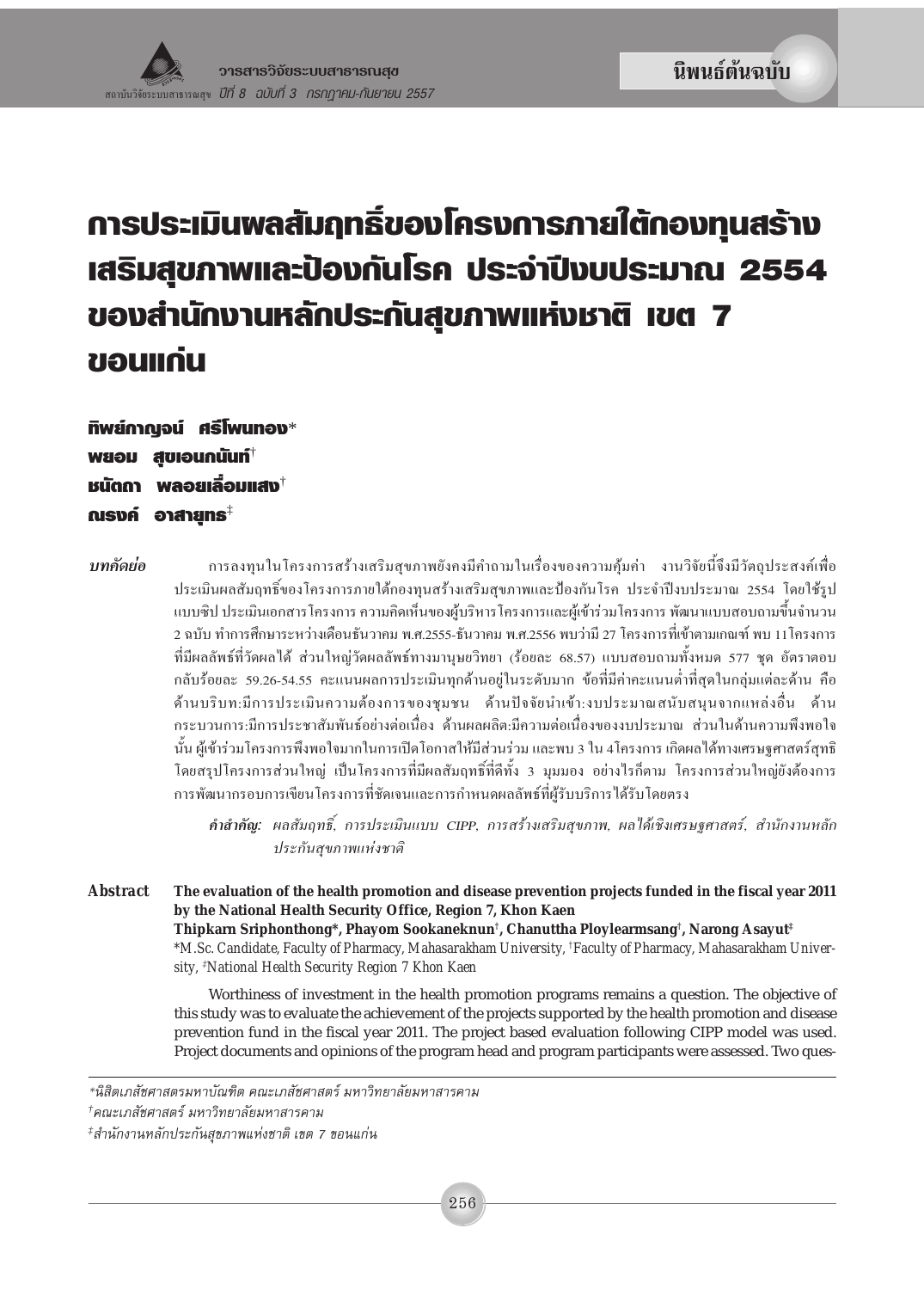tionnaires were developed. The study was done between December 2012 and December 2013. Twentyseven projects met study criteria. Of these, 11 projects had outcome measurements which mostly were humanistic outcomes (68.57%). Of 577 self-administered questionnaires sent, the response rates were 59.26- 54.55%. Most scores of CIPP dimensions were at high to very high levels. The evaluation revealed the lowest scores in the context; use of the information of the community need; the input; support from other sources; the process; public relations; the product; continuous budget support. There was high satisfaction of participants for an opportunity to get involved. Three out of four projects were found net benefits. In conclusion, most projects had a high level of the achievement from 3 perspectives. Nevertheless, the projects need to further develop for a project framework and clear defined outcomes which directly occurred to the patients.

*Keywords: worthiness, CIPP model evaluation, health promotion, Net Benefit, National Health Security Office*

# $\overline{\mathbf{\mathfrak{q}}}$ มิหลังและเหตุผล

 $\sum_{n=1}^{\infty}$  ญหาสุขภาพในกลุ่มโรคเรื้อรังเป็นปัญหาสำคัญในประเทศ<br>— ไทย ในปีพ.ศ.2554 พบว่าอัตราผู้ป่วยในและอัตราการ  $\big\}$  ไทย ในปีพ.ศ.2554 พบว่าอัตราผู้ป่วยในและอัตราการ เสียชีวิตต่อประชากรแสนคนมีแนวโน้มเพิ่มสงขึ้นเป็น 671.70, 31.30 ในโรคหัวใจ 968.20, 11.90 ในโรคเบาหวาน 1,433.60, 5.70 ในโรคความดันโลหิตสูง และ 70.60, 30.00 ในโรค หลอดเลือดสมอง ตามลำดับ $^{(1)}$  ค่าใช้จ่ายด้านสุขภาพทั้งหมด ในปีพ.ศ.2553 มีอัตราเพิ่มขึ้น 29.10 เท่า เมื่อเปรียบเทียบกับ <u>ปีพ.ศ.2550 อัตราส่วนของรายจ่ายด้านสุขภาพเมื่อเปรียบ</u> เทียบกับผลิตภัณฑ์มวลรวมในประเทศ (Gross domestic product: GDP) เพิ่มเป็นร้อยละ 3.90 ของ GDP ใน ์ปีพ.ศ.2553 $^{(2)}$  อย่างไรก็ตาม การลงทุนด้านสุขภาพของประเทศ ู้ไทย ยังอยู่ในระดับต่ำเมื่อเปรียบเทียบกับประเทศสหรัฐอเมริกา สหราชอาณาจักรและญี่ปุ่น<sup>(3)</sup> ค่าใช้จ่ายด้านสุขภาพระหว่าง ปีพ.ศ.2537-2553 ส่วนใหญ่เป็นค่ารักษาพยาบาลและการ ู้ฟื้นฟสมรรถภาพ คิดเป็นสัดส่วนร้อยละ 42.10 สำหรับผ้ป่วย นอก ร้อยละ 30.40 สำหรับผู้ป่วยใน และร้อยละ 5.20 เป็น ค่ายาและเวชภัณฑ์สำหรับผู้ป่วยนอก ส่วนค่าใช้จ่ายเพื่อการ ควบคุมโรคและส่งเสริมสุขภาพมีสัดส่วนร้อยละ 7.00-8.00 ของค่าใช้จ่ายด้านสุขภาพทั้งหมด ในช่วงระหว่างปีพ.ศ.2537-ี 2544 และเพิ่มมากขึ้นในปีพ.ศ.2545 คิดเป็นร้อยละ 12.40 หลังจากมีโครงการหลักประกันสขภาพถ้วนหน้า อย่างไรก็ตาม สัดส่วนรายจ่ายด้านนี้ลดลงในปีพ.ศ.2553 คิดเป็นร้อยละ  $10.30^{(4)}$ 

สำนักงานหลักประกันสุขภาพแห่งชาติ ได้รับการจัดตั้ง ู้ขึ้นเมื่อปีพ.ศ.2545 โดยมีการบริหารจัดการงบประมาณเพื่อ ึการลงทนในการสร้างเสริมสขภาพในรปของกองทนงบบริการ สร้างเสริมสุขภาพและป้องกันโรค สำนักงานหลักประกัน สุขภาพแห่งชาติ เขต 7 ขอนแก่น ซึ่งดูแล 4 จังหวัดในภาคอีสาน คือ ร้อยเอ็ด ขอนแก่น มหาสารคามและกาฬสินธุ์ ใช้งบ ูประมาณทั้งหมดในปีพ.ศ.2554 เป็นจำนวนเงิน 99,790,744 บาท ในช่วงปีพ.ศ.2550-2551 มีการประเมินผลการดำเนินงานเมื่อ สิ้นปีงบประมาณ พบว่าหลายโครงการภายใต้งบกองทุนสร้าง ้ เสริมสุขภาพระดับพื้นที่ขาดระบบติดตามประเมินผล ส่วน <u>ใหญ่แสดงผลเป็นการรายงานการดำเนินกิจกรรม ยังไม่แสดง</u> ี ผลลัพธ์การทำงานที่ชัดเจน เช่น ผลลัพธ์ทางเศรษฐศาสตร์ มานุษยวิทยาและทางคลินิก (ECHO Model) $^{(5)}$  ขาดการประ ู้เมินผลสัมฤทธิ์จากการจัดกิจกรรมการสร้างเสริมสุขภาพและ ป้องกันโรค $^{(6)}$ 

การศึกษานี้มีวัตถุประสงค์เพื่อประเมินผลสัมฤทธิ์ของ โครงการภายใต้กองทุนสร้างเสริมสุขภาพและป้องกันโรค ปีงบประมาณ 2554 ของสำนักงานหลักประกันสุขภาพเขต 7 ขอนแก่น

# **ระเ**บียบวิธีดีกษา

การวิจัยเชิงประเมินผลโครงการ โดยใช้รูปแบบ CIPP (CIPP model) มาเป็นกรอบแนวคิดในการวิจัย และนำมา ประยุกต์ใช้ในการประเมินผลสัมฤทธิ์ของโครงการ ดังตารางที่ 1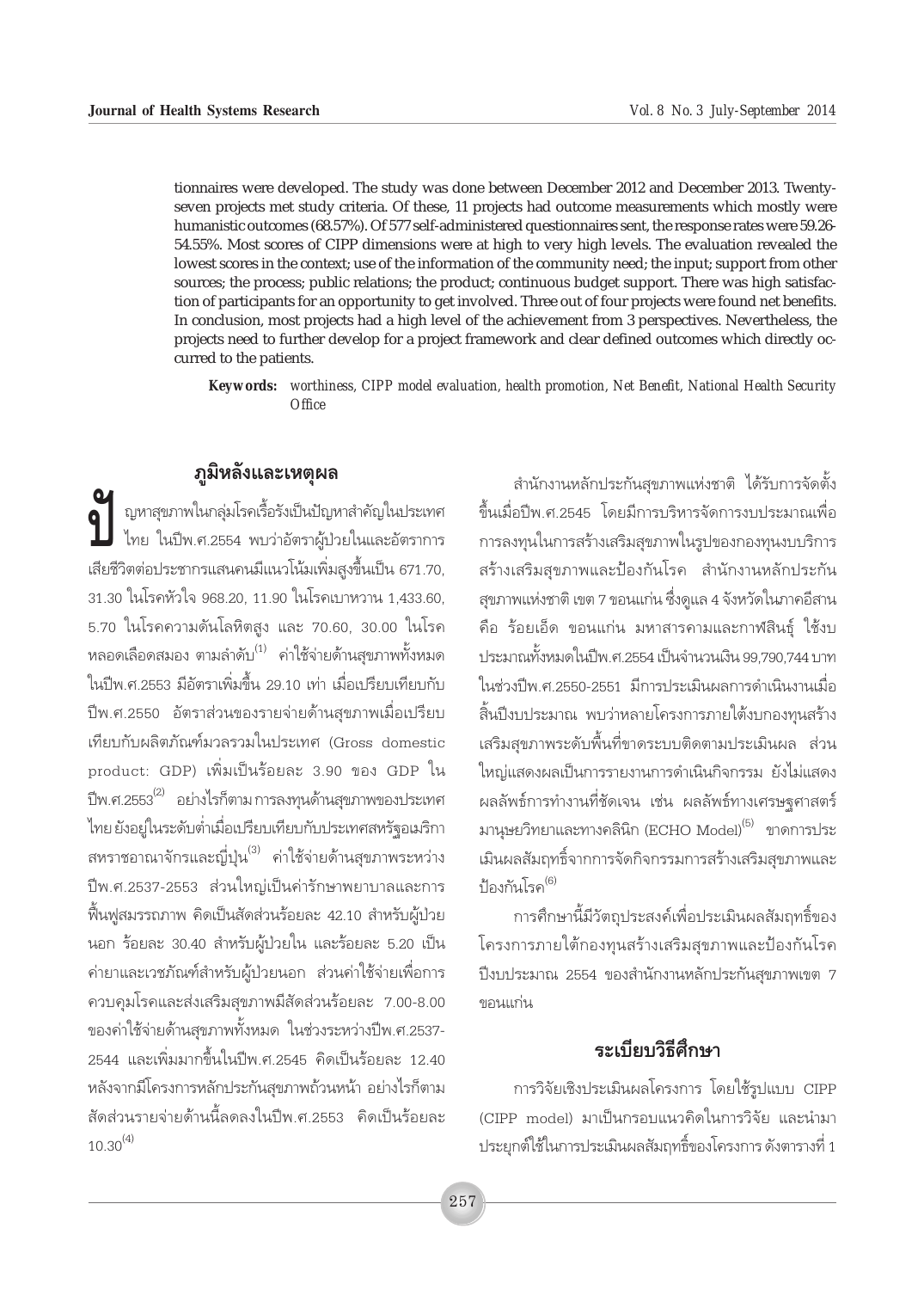เกณฑ์การคัดเลือกเลือกโครงการ คือ มีเอกสารรายงานฉบับ สมบุรณ์และหน่วยงานที่รับผิดชอบโครงการยินยอมเข้าร่วม งานวิจัย และเป็นโครงการที่มีผลลัพธ์ที่วัดได้ (ECHO Model) เป็นตัวแทนจังหวัด กลุ่มตัวอย่างเพื่อประเมินความคิดเห็น จำนวน 577 คน ประกอบด้วยผู้บริหารโครงการจำนวน 27 คนและผู้เข้าร่วมโครงการจำนวน 550 คน และอีก 4 โครง การที่ได้รับการคัดเลือกมาประเมินผลได้ทางเศรษฐศาสตร์

เครื่องมือที่ใช้ในการศึกษา มี 2 ชนิดได้รับการ ทดสอบความถกต้อง (Content validity) และทดสอบค่า ้ความเชื่อมั่น ดังนี้

1. แบบสอบถามความคิดเห็นสำหรับผู้บริหารโครงการ และผู้เข้าร่วมโครงการรูปแบบ CIPP สัมประสิทธิ์ความเชื่อมั่น ของ Cronbach's alpha เท่ากับ 0.92 และ 0.87 แบบ สอบถามมีลักษณะเป็นมาตราส่วนประมาณค่า (Rating scale) ี 5 ระดับ คือ มากที่สุด มาก ปานกลาง น้อย และน้อยที่สุด

2. แบบสำรวจข้อมูล ต้นทุนค่าแรงและค่าวัสดุ และ แบบสำรวจข้อมูลค่าใช้จ่ายที่ประหยัดได้ที่ลดลงจากการค้น พบผู้ป่วยก่อนเกิดภาวะแทรกซ้อน โดยจำนวนผู้ป่วยที่มีภาวะ แทรกซ้อนที่ต้องเข้ารับการรักษาตัวที่โรงพยาบาลภายใน 1 ปี มาจากจานข้อมูลโรงพยาบาล และค่าใช้จ่ายในการรักษาภาวะ แทรกซ้อนหลังจากสิ้นสุดการดำเนินโครงการมาจากการศึกษา ต้นทนรายโรคจากการศึกษาอื่นๆ<sup>(7-16)</sup>

**การวิเคราะห์ข้อมูล** ใช้หลักการวิเคราะห์ดังนี้

้ส่วนที่ 1 คำถามเกี่ยวกับข้อมูลทั่วไปของโครงการ ผู้ บริหารและผ้เข้าร่วมโครงการ โดยใช้ความถี่ ร้อยละ

ส่วนที่ 2 ค่าเฉลี่ยคะแนนความคิดเห็น ความพึงพอใจ และแบบประเมินผลกระทบที่ได้ นำไปเปรียบเทียบสำหรับ แปลความหมายของคะแนนตามเกณฑ์ในการสรุปผล<sup>(17)</sup> โดย แบ่งเป็น 5 ระดับคือ 4.51-5.00 หมายถึงมากที่สด. 3.51-4.50 หมายถึงมาก, 2.51-3.50 หมายถึงปานกลาง, 1.51-2.50 หมายถึงน้อย, 1.50-1.00 หมายถึงน้อยที่สด

้ส่วนที่ 3 การวิเคราะห์ผลได้ทางเศรษฐศาสตร์สุทธิ (Net benefit) ประกอบด้วย

1. การวิเคราะห์ต้นทุน (Cost) ของการดำเนินโครง การฯในมุมมองผู้ให้บริการระยะเวลา 1 ปี (พ.ศ.2554) ต้นทุน การดำเนินการเป็นต้นทุนทางตรงทางการแพทย์ (direct medical cost) คือ ต้นทุนค่าแรงในการดำเนินโครงการฯ และต้น ทุนค่าวัสดุที่ใช้ทำกิจกรรมในแต่ละโครงการฯ

2. ผลได้เชิงเศรษฐศาสตร์ (Benefit) จากการดำเนิน โครงการฯ ภายหลังดำเนินโครงการฯ แล้วเสร็จเป็นระยะเวลา 1 ปี (พ.ศ.2555) คำนวณจากจำนวนผู้ป่วยที่โครงการฯ ป้องกัน ไม่ให้นอนโรงพยาบาลอันเนื่องจากภาวะแทรกช้อน X ค่า รักษาพยาบาลต่อครั้งที่นอนโรงพยาบาล $^{(7\text{-}16)}$  discounting rate อยู่ที่ร้อยละ 3

| การประเมินบริบท                         | การประเมินปัจจัยนำเข้า                                  | การประเมินกระบวนการ                                                                           | การประเมินผลผลิต                                                                                                                                                          |
|-----------------------------------------|---------------------------------------------------------|-----------------------------------------------------------------------------------------------|---------------------------------------------------------------------------------------------------------------------------------------------------------------------------|
| (Context)                               | (Input)                                                 | (Process)                                                                                     | (Product)                                                                                                                                                                 |
| การประเมินความพร้อม<br>ก่อนจัดทำโครงการ | การประเมินความเพียงพอ<br>ของงบประมาณ สถานที่<br>บุคลากร | การประเมินการคำเนินงาน<br>ตามแผนและการประเมิน<br>้ความพร้อมในการดำเนินงาน<br>การประชาสัมพันธ์ | 1. การประเมินประสิทธิภาพของการ<br>ทำโครงการ (เวลา ค่าใช้จ่าย การ<br>ดำเนินงานตามแผน)<br>2. การประเมินความพึงพอใจ<br>และผลกระทบ<br>3. การประเมินผลได้<br>ในเชิงเศรษฐศาสตร์ |

*ตารางที่ 1* กรอบแนวคิดในการประเมินผลสัมฤทธิ์ของโครงการ โดยประยุกต์ใช้รูปแบบ CIPP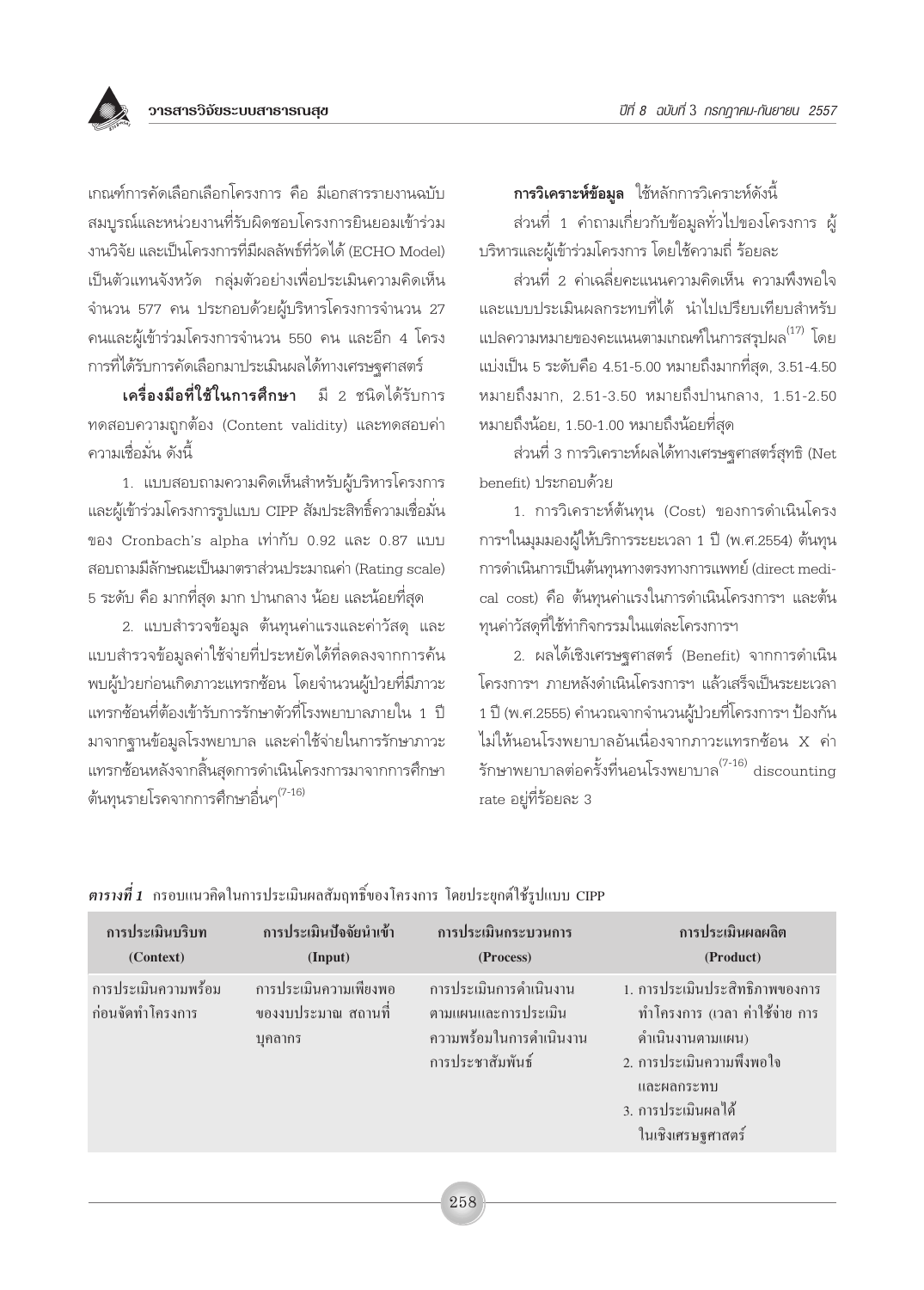3. ผลได้ทางเศรษฐศาสตร์สุทธิ (Net Benefit) ของ การดำเนินโครงการฯ = Benefit - Cost

4. การวิเคราะห์ความไว (Sensitivity Analysis) วิเคราะห์ในกรณีถ้าจำนวนผู้ป่วยที่เข้าโครงการฯ สามารถ ป้องกันไม่ให้นอนโรงพยาบาลจากภาวะแทรกซ้อนเพิ่มมากขึ้น ควรจะเพิ่มเท่าใด ที่ทำให้ Benefit มีค่าเท่ากับ cost หรือจุด คุ้มทุน

### ผลการศึกษา

#### 1. ข้อมูลทั่วไปของโครงการ

โครงการภายใต้กองทุนสร้างเสริมสุขภาพและป้องกันโรค ปีพ.ศ.2554 ใช้งบประมาณทั้งสิ้น 99,790,744 บาท (48 โครงการ) มีจำนวนโครงการที่เข้าเกณฑ์การศึกษา 27 โครงการ ดังตารางที่ 2

การดำเนินกิจกรรมในโครงการ ส่วนใหญ่เป็นการจัดเวที แลกเปลี่ยนเรียนรู้ การอบรมให้ความรู้ การถอดบทเรียน (จำนวน 15 โครงการ ร้อยละ 24.19) เมื่อประเมินประเภท โครงการตามผลลัพธ์ตามโมเดล  $\mathrm{ECHO}^{(5)}$  (economic, clinical, humanistic outcomes) พบว่า โครงการที่มีผลลัพธ์ ทางเศรษฐศาสตร์มี 4 โครงการ (ร้อยละ 11.43) โครงการที่มี ผลลัพธ์ทางคลินิกมี 7 โครงการ (ร้อยละ 20.00) โครงการที่มี

ผลลัพธ์ทางมานุษยวิทยามี 24 โครงการ (ร้อยละ 68.57) โครงการที่มีผลลัพธ์สุดท้ายที่เกี่ยวข้องกับผลลัพธ์ด้าน เศรษจุศาสตร์และทางคลินิกส่วนใหญ่อยู่ในจังหวัดมหาสารคาม มี 5 โครงการ (ร้อยละ 14.29) โครงการที่มีผลลัพธ์สุดท้ายที่ เกี่ยวข้องกับผลลัพธ์ด้านมานุษยวิทยาส่วนใหญ่อยู่ในจังหวัด ขอนแก่น มี 8 โครงการ (22.86) ดังตารางที่ 3.4

# 2. ความคิดเห็นของผู้บริหารโครงการผู้เข้าร่วมโครงการ ตามกรอบการประเมินโครงการรูปแบบ CIPP (CIPP Model)

ด้านบริบทของโครงการทุกข้อมีค่าคะแนนความคิดเห็น อยู่ในระดับมากที่สุดถึงมาก ข้อที่มีค่าคะแนนน้อยที่สุด คือ การ ประเมินความต้องการของชุมชนก่อนทำโครงการ ด้านปัจจัย ้นำเข้า ทุกข้อมีค่าคะแนนความคิดเห็นอยู่ในระดับมากข้อที่มี ้ค่าคะแนนน้อยที่สุด คือ การมีงบประมาณอื่นเพิ่มเติม ด้าน ้กระบวนการดำเนินงาน ทุกข้อมีค่าคะแนนความคิดเห็นอยู่ใน ระดับมากที่สุดถึงมาก ข้อที่มีค่าคะแนนน้อยที่สุด คือ การ ประชาสัมพันธ์อย่างต่อเนื่อง ด้านผลผลิต ความคิดเห็นของผู้ บริหารโครงการทุกข้อมีค่าคะแนนความคิดเห็นอยู่ในระดับมาก ข้อที่มีค่าคะแนนน้อยที่สุด คือ การได้รับสนับสนุนงบ ประมาณจากท้องถิ่นหลังเสร็จสิ้นโครงการ ความคิดเห็นของผู้ เข้าร่วมโครงการทุกข้อมีค่าคะแนนความอยู่ในระดับมาก ข้อที่ ้มีค่าคะแนนน้อยที่สุด คือ กิจกรรมตอบสนองความต้องการ

| ประเภทโครงการ                       | จำนวนโครงการ                | ึงบประมาณ     | ร้อยละ |
|-------------------------------------|-----------------------------|---------------|--------|
| 1. การมีส่วนร่วมของประชาชน          | 6                           | 5,102,390.00  | 15.90  |
| 2. สุขภาพจิตและจิตเภท               | 5                           | 4,433,400.00  | 13.82  |
| 3. เบาหวาน                          | $\overline{4}$              | 867,050.00    | 2.70   |
| 4. ผู้สูงอายุ                       | 3                           | 1,486,000.00  | 4.63   |
| 5. การควบคุมโรคและการส่งเสริมสุขภาพ | $\overline{2}$              | 15,189,250.00 | 47.33  |
| 6. การพัฒนางานประจำสู่งานวิจัย      | 2                           | 189,675.00    | 0.59   |
| 7. การพัฒนาคุณภาพบริการ             | $\mathcal{D}_{\mathcal{L}}$ | 1,280,000.00  | 3.99   |
| 8. การสนับสนุนงานหลักประกันสุขภาพ   | $\mathbf{1}$                | 400,000.00    | 1.25   |
| 9. การถอดบทเรียนและประเมินกองทุน    | 1                           | 2,995,188.96  | 9.33   |
| 10. การแพทย์แผนไทย                  |                             | 147,240.00    | 0.46   |
| รวม                                 | 27                          | 32,090,193.96 | 100.00 |

ี <mark>ตารางที่ 2</mark> ประเภทของโครงการและงบประมาณสนับสนุนของโครงการสร้างเสริมสุขภาพและป้องกันโรค ปีงบประมาณ 2554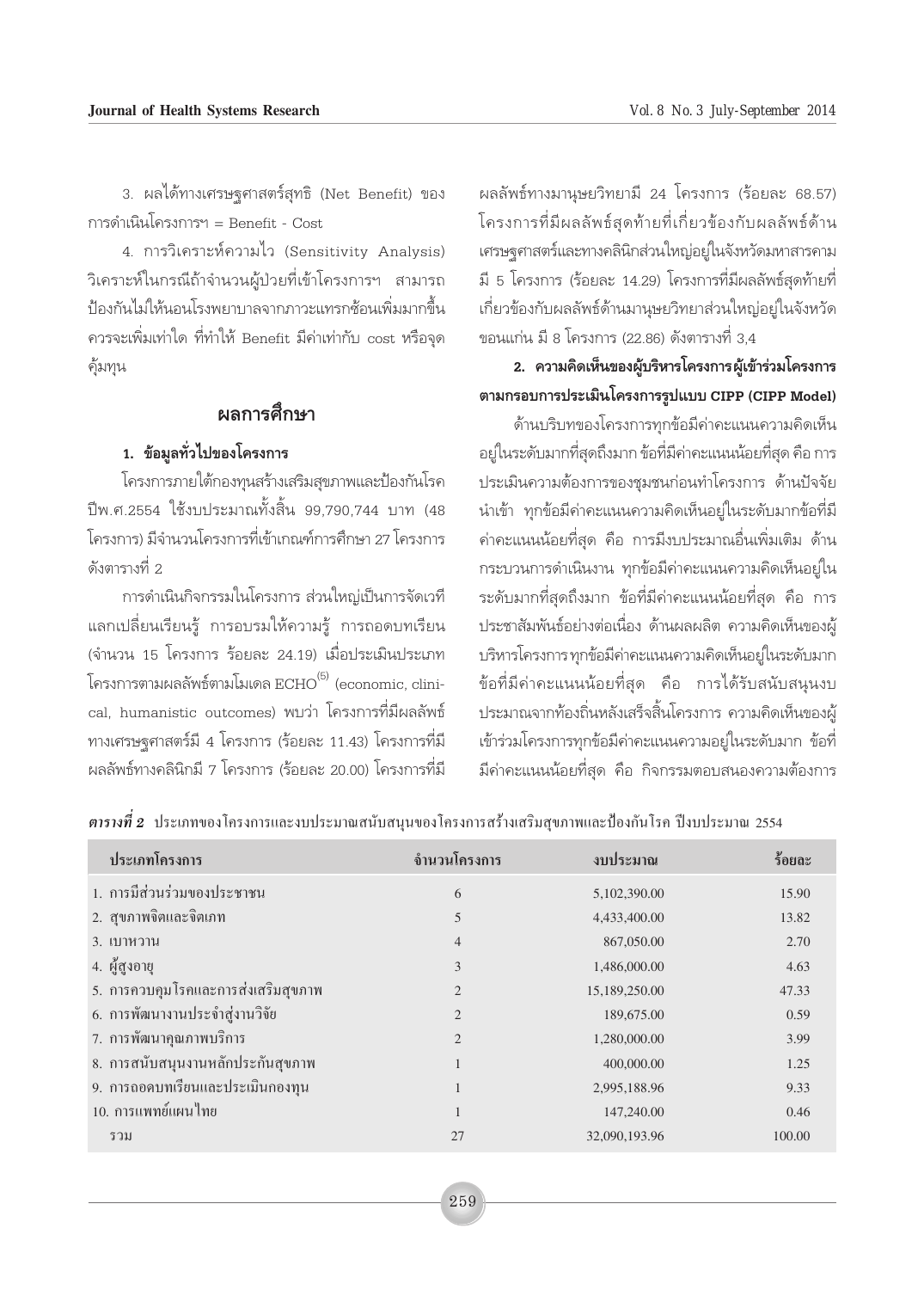

| ประเภทโครงการ                    | วิธีการดำเนินกิจกรรม    |                |                |                |                      |                |         |
|----------------------------------|-------------------------|----------------|----------------|----------------|----------------------|----------------|---------|
|                                  | จัดเวที                 | จัดทำเสื้อ     | สร้างกลุ่ม     | ประเมินผล      | สร้างเสริม<br>สุขภาพ | ฐานข้อมูล      | ดูงาน   |
| 1. การมีส่วนร่วมของประชาชน       | $\overline{c}$          | $\overline{c}$ | 3              | $\overline{4}$ | 3                    | 1              |         |
| 2. สุขภาพจิตและจิตเภท            | 3                       | 3              |                | 3              |                      |                |         |
| 3. เบาหวาน                       | 3                       | $\overline{2}$ |                |                | $\overline{4}$       | 3              |         |
| 4. ผู้สูงอายุ                    | 3                       |                | 3              |                |                      |                |         |
| 5. ควบคุมโรคและการส่งเสริมสุขภาพ |                         |                |                |                | 2                    |                |         |
| 6. การพัฒนางานประจำสู่งานวิจัย   |                         |                |                |                |                      | $\overline{2}$ |         |
| 7. การพัฒนาคุณภาพบริการ          |                         |                | $\overline{2}$ |                |                      |                |         |
| 8. สนับสนุนงานหลักประกันสุขภาพ   |                         |                |                |                |                      |                |         |
| 9. ถอดบทเรียนและประเมินกองทุน    |                         |                |                |                |                      |                |         |
| 10. การแพทย์แผนไทย               |                         |                |                |                |                      |                |         |
| รวม (ร้อยละ)                     | $15(24.19)$ 9 $(14.52)$ |                | 10(16.13)      | 9(14.52)       | 11(17.74)            | 7(11.29)       | 1(1.61) |

#### **ตารางที่ 3** จำนวนโครงการ จำแนกตามวิธีการคำเนินกิจกรรม

หมายเหตุ : บางโครงการมีผลลัพธ์มากกว่า 1 ด้าน

| ประเภทผลลัพธ์  | ร้อยเอ็ด     | ึงอนแก่น | มหาสารคาม | กาพสินธุ์ | 4 จังหวัด | รวม (ร้อยละ) |
|----------------|--------------|----------|-----------|-----------|-----------|--------------|
| 1. คลินิก      |              |          |           |           |           | 7(20.00)     |
| 2. มานุษยวิทยา | 4            |          | 4         | 4         | 4         | 24 (68.57)   |
| 3. เศรษฐศาสตร์ |              |          |           |           | $\Omega$  | 4(11.43)     |
| ี รวม          | <sub>(</sub> | 10       | Q         |           | 4         | 35 (100.00)  |

### **ตารางที่ 4** ผลลัพธ์ของโครงการ จำแนกตามจังหวัด

หมายเหตุ : บางโครงการมีผลลัพธ์มากกว่า 1 ด้าน

ของชุมชน และความต่อเนื่องของการดำเนินโครงการหลังปี พ.ศ.2554 ดังตารางที่ 5, 6

#### 3. ผลลัพธ์ในเชิงเศรษฐศาสตร์

โครงการที่เข้าเกณฑ์ทั้ง 4 โครงการนั้น ต้นทุนการ ้ดำเนินโครงการ 3 ใน 4 ของต้นทุนทั้งหมดเป็นต้นทุนค่าวัสดุ (ร้อยละ 72.52) ดังตารางที่ 7

จากตารางที่ 8, 9 โครงการที่ 1 มีผลลัพธ์เชิงเศรษฐ-ิศาสตร์ที่ดี เนื่องจากโครงการนี้จะมีผลได้สทธิเป็นบวกเมื่อ สามารถป้องกันไม่ให้ผู้ป่วยเบาหวานต้องเข้ารับการรักษา พยาบาลด้วยภาวะแทรกซ้อนจำนวน 4-14 ราย จากฐานข้อมูล โรงพยาบาลหลังเสร็จสิ้นโครงการ 1 ปีไม่มีผู้เข้ารับการรักษา ตัวจากภาวะแทรกซ้อน โครงการที่ 2 มีผลลัพธ์เชิงเศรษจุ-ิศาสตร์ที่ไม่ดี เนื่องจากโครงการนี้จะมีผลได้สุทธิเป็นบวกเมื่อ สามารถป้องกันไม่ให้ผู้ป่วยเบาหวานเข้ารับการรักษาพยาบาล ้ด้วยภาวะแทรกซ้อนจำนวน 13-51 ราย แต่จากฐานข้อมูลโรง ้พยาบาลหลังเสร็จสิ้นโครงการ 1 ปี มีผู้เข้ารับการรักษาตัวจาก ภาวะแทรกซ้อนถึง 72 ราย โครงการที่ 3 มีผลลัพธ์เชิง เศรษจศาสตร์ที่ดี เนื่องจากโครงการนี้จะมีผลได้สทธิเป็นบวก ้เมื่อสามารถป้องกันไม่ให้ผู้ป่วยเบาหวานเข้ารับการรักษา พยาบาลด้วยภาวะแทรกซ้อนจำนวน 9-36 ราย จากฐานข้อมูล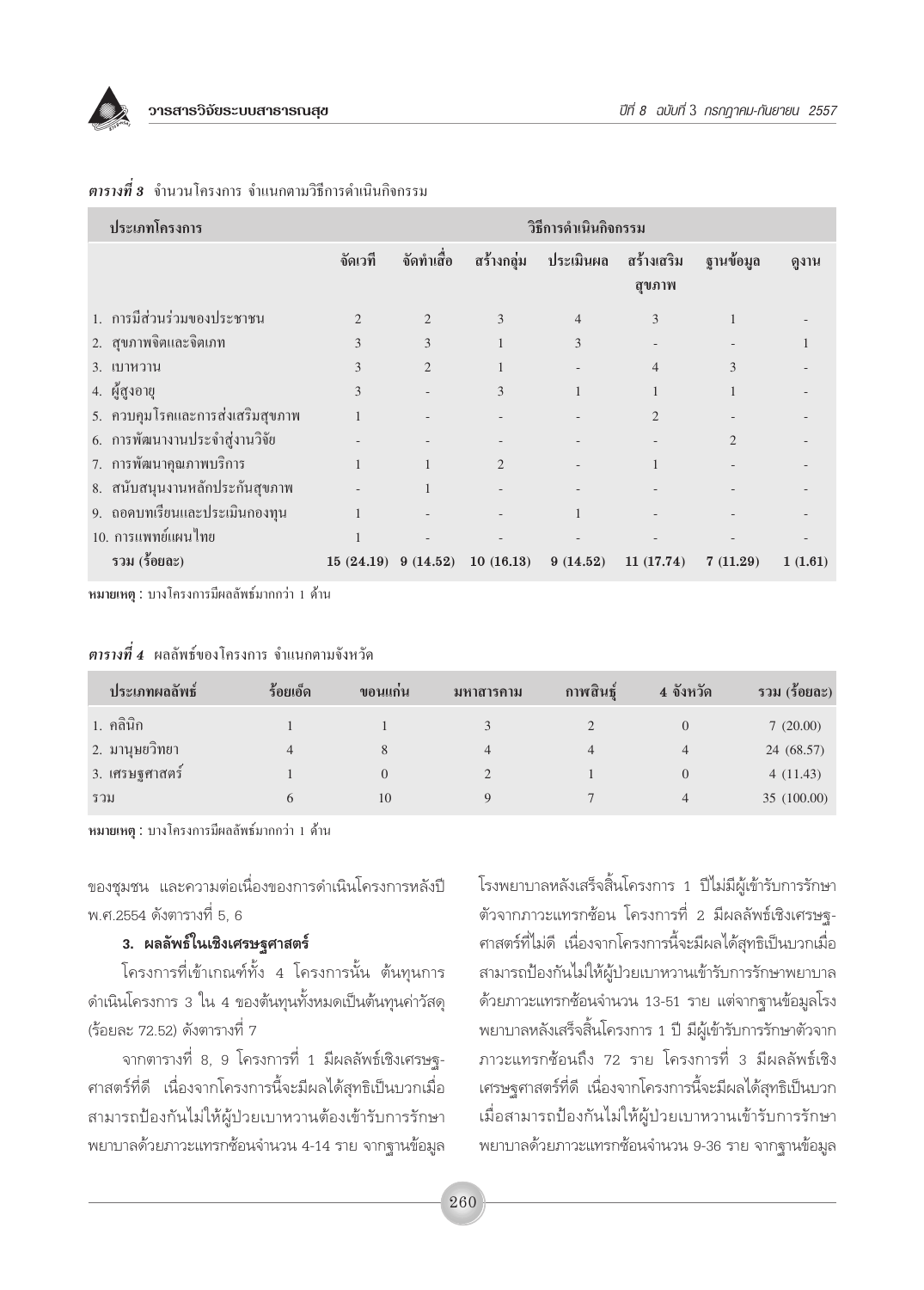ี <mark>ตารางที่ 5</mark> ค่าเฉลี่ยของคะแนนความคิดเห็นของผู้บริหาร โครงการ จำแนกเป็นรายข้อ

| ข้อความ                                                                     | $\bar{\mathbf{X}}$ | S.D. | ความหมาย  |
|-----------------------------------------------------------------------------|--------------------|------|-----------|
| ด้านบริบทของโครงการ                                                         |                    |      |           |
| 1. มีเป้าหมายชัดเจน                                                         | 4.37               | 0.50 | มาก       |
| 2. มีเป้าหมายเพื่อแก้ไขปัญหาสุขภาพของประชาชนให้สอดคล้องกับสถานการณ์         | 4.58               | 0.51 | มาก       |
| และปัญหาของพื้นที่                                                          |                    |      |           |
| 3. มีเป้าหมายเพื่อส่งเสริมการเข้าถึงบริการคุณภาพใด้อย่างทั่วถึง             | 4.37               | 0.61 | มาก       |
| 4. มีการประเมินปัญหาในพื้นที่ก่อนเขียนโครงการ                               | 4.47               | 0.50 | มาก       |
| 5. มีการประเมินความต้องการของชุมชนก่อนทำโครงการ                             | 3.9                | 8.80 | มาก       |
| 6. มีกรอบแนวคิดในการดำเนินงาน                                               | 4.12               | 0.69 | มาก       |
| 7. มีกลุ่มประชากรเป้าหมายชัดเจน                                             | 4.52               | 0.51 | มากที่สุด |
| 8. มีการสร้างระบบเครือข่ายที่มีประสิทธิภาพ                                  | 4.37               | 0.54 | มาก       |
| 9. เป็นไปได้ที่จะได้รับการสนับสนุนจากองค์กรต่างๆ ในอนาคต                    | 4.32               | 0.53 | มาก       |
| 10. มีการติดตามและประเมินผล ในระหว่างการดำเนินงาน                           | 4.15               | 0.66 | มาก       |
| 11. มีประโยชน์ต่อประชาชน                                                    | 4.70               | 0.46 | มากที่สุด |
| ด้านปัจจัยนำเข้า                                                            |                    |      |           |
| 1. สถานที่/พื้นที่เพียงพอต่อการคำเนินโครงการ                                | 4.26               | 0.55 | มาก       |
| 2. จำนวนบุคลากรเพียงพอกับการคำเนินโครงการตามแผนงาน                          | 4.16               | 0.50 | มาก       |
| 3. บุคลากรมีความรู้และความเข้าใจในการดำเนินโครงการ                          | 4.32               | 0.57 | มาก       |
| 4. บุคลากรในโครงการมีศักยภาพในการทำงาน                                      | 4.26               | 0.45 | มาก       |
| 5. ใค้รับการสนับสนุนงบประมาณจากสำนักงานหลักประกันสุขภาพแห่งชาติ             | 4.21               | 0.71 | มาก       |
| อย่างพอเพียงต่อการทำงานให้บรรลุตามเป้าหมาย                                  |                    |      |           |
| 6. มีงบประมาณอื่นเพิ่มเติมและพอเพียงให้งานบรรลุตามเป้าหมาย                  | 3.68               | 1.00 | มาก       |
| 7. วัสคุ อุปกรณ์ เครื่องมือ เพียงพอต่อการทำงานให้บรรลุตามเป้าหมาย           | 4.00               | 0.67 | มาก       |
| ด้านกระบวนการดำเนินงาน                                                      |                    |      |           |
| 1. การดำเนินงานเป็นไปตามแผนที่กำหนด                                         | 4.37               | 0.60 | มาก       |
| 2. มีการเตรียมพร้อมของผู้คำเนินโครงการ                                      | 4.37               | 0.60 | มาก       |
| 3. มีการแก้ไขปัญหาขณะที่ทำโครงการ                                           | 4.26               | 0.45 | มาก       |
| 4. เป็นโครงการที่ดีและมีประโยชน์ต่อสุขภาพของประชาชน                         | 4.63               | 0.50 | มากที่สุด |
| 5. มีการประชาสัมพันธ์อย่างต่อเนื่อง                                         | 3.89               | 0.74 | มาก       |
| 6. มีการประเมินคุณภาพของโครงการระหว่างทำโครงการ                             | 3.95               | 0.62 | มาก       |
| 7. มีการตรวจสอบและประเมินผลการดำเนินงาน                                     | 4.05               | 0.62 | มาก       |
| 8. มีการรับฟังข้อเสนอแนะและข้อร้องเรียนระหว่างดำเนินโครงการ                 | 3.95               | 0.85 | มาก       |
| 9. มีการประสานงานโครงการในรูปแบบเครือข่าย                                   | 4.37               | 0.68 | มาก       |
| 10. มีสื่อที่ดีสำหรับผู้เข้าร่วมโครงการ ทำให้เกิดความเข้าใจและสามารถนำไปใช้ | 4.11               | 0.57 | มาก       |
| ได้ง่ายในชีวิตประจำวัน                                                      |                    |      |           |
| ด้านผลผลิต                                                                  |                    |      |           |
| 1. ผลการดำเนินงานโครงการ ทำให้ประชาชนดูแลตนูเองได้ดีขึ้น                    | 4.37               | .50  | มาก       |
| 2. ผลงานที่เกิดขึ้นมีความสำเร็จบรรลุตามเป้าหมายที่ตั้งไว้                   | 4.47               | .51  | มาก       |
| 3. ระยะเวลาที่ใช้เป็นไปตามช่วงเวลาที่กำหนดตามแผนงาน                         | 4.21               | .86  | มาก       |
| 4. ค่าใช้จ่ายที่จ่ายจริงสอดคล้องกับค่าใช้จ่ายที่ตั้งไว้ในแผน                | 4.32               | .75  | มาก       |
| 5. โครงการนี้ดำเนินกิจกรรมใด้ตามที่กำหนดไว้ในแผน                            | 4.37               | .60  | มาก       |
| 6. ประชาชนมีความพึงพอใจกับโครงการที่มีในพื้นที่                             | 4.42               | .51  | มาก       |
| 7. โครงการได้รับการสนับสนุนงูบประมาณจากองค์กรปกครองส่วนท้องถิ่นในการ        | 3.47               | 1.12 | ปานกลาง   |
| ์ ทำงานต่อเนื่องภายหลังเสร็จสิ้นโครงการ                                     |                    |      |           |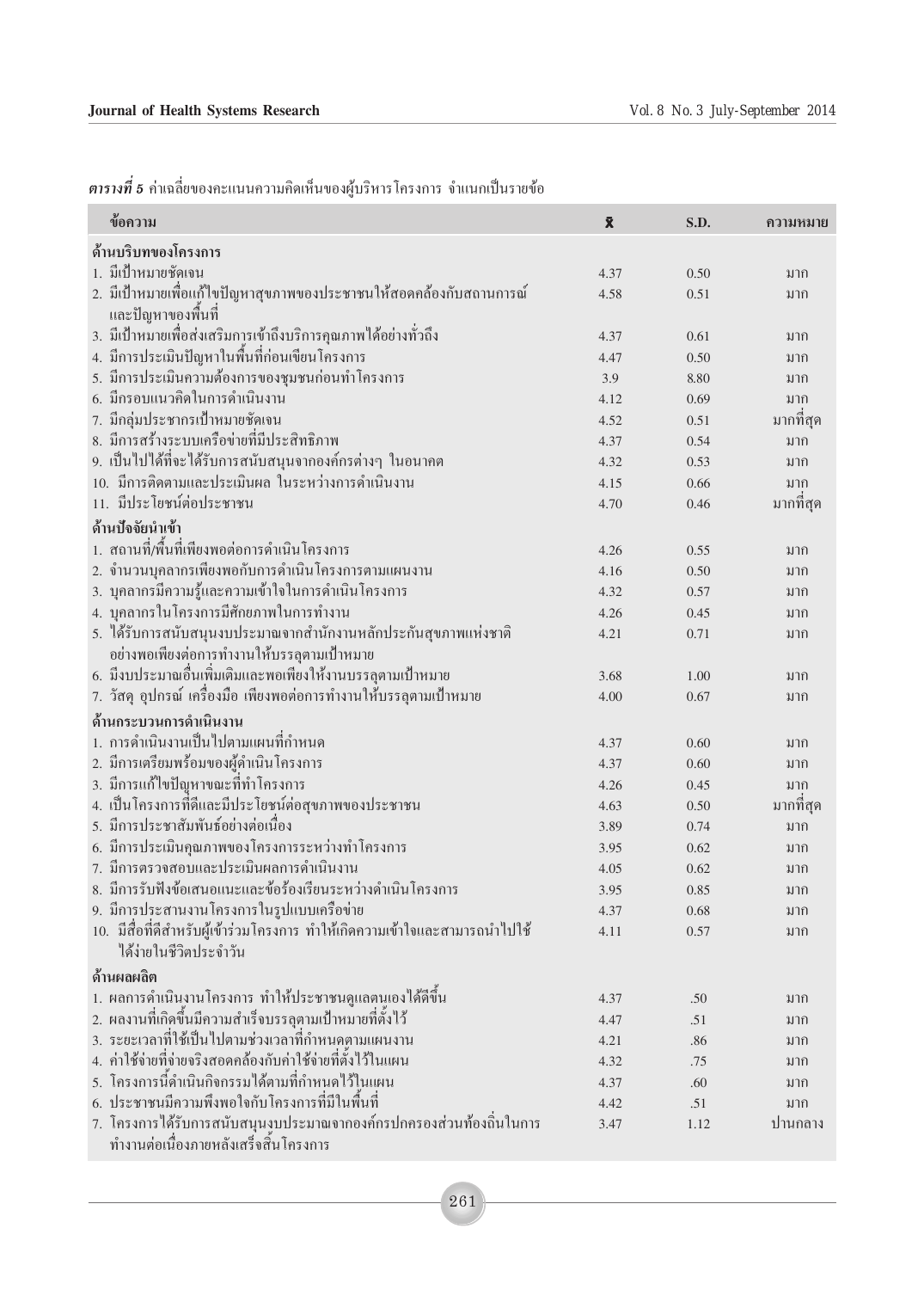

| ข้อความ                                                  | $\bar{\mathbf{x}}$ | S.D. | ความหมาย |
|----------------------------------------------------------|--------------------|------|----------|
| ความพึ่งพอใจ                                             |                    |      |          |
| 1. เปิดโอกาสให้ฉันมีส่วนร่วมในกิจกรรม                    | 4.31               | 0.71 | มาก      |
| 2. มีการประชาสัมพันธ์หรือให้ข้อมูลการคำเนินกิจกรรม       | 4.18               | 0.71 | มาก      |
| 3. เปิดโอกาสให้ฉันแสดงความคิดเห็นระหว่างทำกิจกรรม        | 4.19               | 0.67 | มาก      |
| 4. มีการแจ้งผลการคำเนินกิจกรรมต่อคนในชุมชน               | 4.14               | 0.73 | มาก      |
| 5. การคำเนินกิจกรรมมีความโปร่งใส                         | 4.24               | 0.77 | มาก      |
| 6. มีความพึงพอใจในระยะเวลาที่จัดกิจกรรม                  | 4.21               | 0.71 | มาก      |
| 7. ผลการคำเนินกิจกรรมนำไปสู่การแก้ไขปัญหาของชุมชน        | 4.12               | 0.76 | มาก      |
| 8. กิจกรรมตอบสนองความต้องการของชุมชน                     | 4.09               | 0.78 | มาก      |
| 9. ในภาพรวมความพึงพอใจที่ได้รับประโยชน์จากกิจกรรมนี้     | 4.19               | 0.77 | มาก      |
| 10. ความพึงพอใจต่อการประสานงานของผู้ประสานงาน            | 4.17               | 0.76 | มาก      |
| ผลกระทบ                                                  |                    |      |          |
| 1. กิจกรรมเสริมสร้างความเข้มแข็งของคนในชุมชน             | 4.30               | 0.75 | มาก      |
| 2. กิ่งกรรมเสริมสร้างความสามัคคีและการมีส่วนร่วม         | 4.20               | 0.77 | มาก      |
| 3. กิจกรรมกระตุ้นให้ใส่ใจดูแลสุขภาพมากยิ่งขึ้น           | 4.17               | 0.81 | มาก      |
| 4. ยังมีการคำเนินกิจกรรมนี้ในชุมชนหลังจากปี 2554         | 3.96               | 0.82 | มาก      |
| 5. ฉันสามารถนำความรู้ที่ได้รับไปถ่ายทอดแก่ผู้อื่นได้     | 4.10               | 0.78 | มาก      |
| 6. ฉันสามารถนำความรู้ไปประยุกต์ใช้ในชีวิตประจำวัน        | 4.17               | 0.77 | มาก      |
| 7. กิจกรรมส่งเสริมให้ฉันเกิดการปรับเปลี่ยนพฤติกรรมดีขึ้น | 4.23               | 0.73 | มาก      |
| 8. โครงการนี้มีความคุ้มค่าเหมาะที่ควรจะจัดอีกในปีต่อๆไป  | 4.27               | 0.80 | มาก      |

 $\,$ ตารางที่  $\,$ 6 คะแนนเฉลี่ยความพึงพอใจและผลกระทบของผู้เข้าร่วมโครงการ จำแนกเป็นรายข้อ

ี <mark>ตารางที่ 7</mark> ต้นทุนทางตรงและต้นทุนรวมของแต่ละโครงการจำแนกตามรายโครงการ

|                                                                              | ต้นทุนทางตรง       |                      |                       |  |  |  |
|------------------------------------------------------------------------------|--------------------|----------------------|-----------------------|--|--|--|
| โครงการ                                                                      | ต้นทุนค่าแรง (บาท) | ต้นทุนค่าวัสดุ (บาท) | ต้นทุนรวม (บาท)       |  |  |  |
|                                                                              | (Labor Cost)       | (Material Cost)      | (Total Cost)          |  |  |  |
|                                                                              | $(5$ 0 20 $0$ $0$  | $(5$ 0 20 $0$ $0$    | $(5$ 0 20 $0$ $0$     |  |  |  |
| 1. โครงการเขี่ยมบ้านเบาหวาน ลดงานบริการ มหาสารคาม                            | 68,880.00 (71.88)  | 26,950.00 (28.12)    | 95,830.00 (100.00)    |  |  |  |
| 2. โครงการผู้ป่วยเบาหวานเบาใจ ไม่อดอาหาร ร้อยเอ็ด                            | 126,440.00 (36.40) | 220,880.00 (63.60)   | 347,320.00(100.00)    |  |  |  |
| 3. โครงการปรับเปลี่ยนพฤติกรรมการรับประทานอาหาร<br>กาพสินฐ์                   | 47,000.00 (13.63)  | 297,770.00 (86.37)   | 344,770.00(100.00)    |  |  |  |
| 4. โครงการการมีส่วนร่วมของชุมชนในการพัฒนาระบบ<br>ึการดูแลต่อเนื่อง มหาสารคาม | 46,400.00 (17.67)  | 216,190.00 (82.33)   | 262,590.00(100.00)    |  |  |  |
| รวม                                                                          | 288,720.00 (27.48) | 761,790.00 (72.52)   | 1,050,510.00 (100.00) |  |  |  |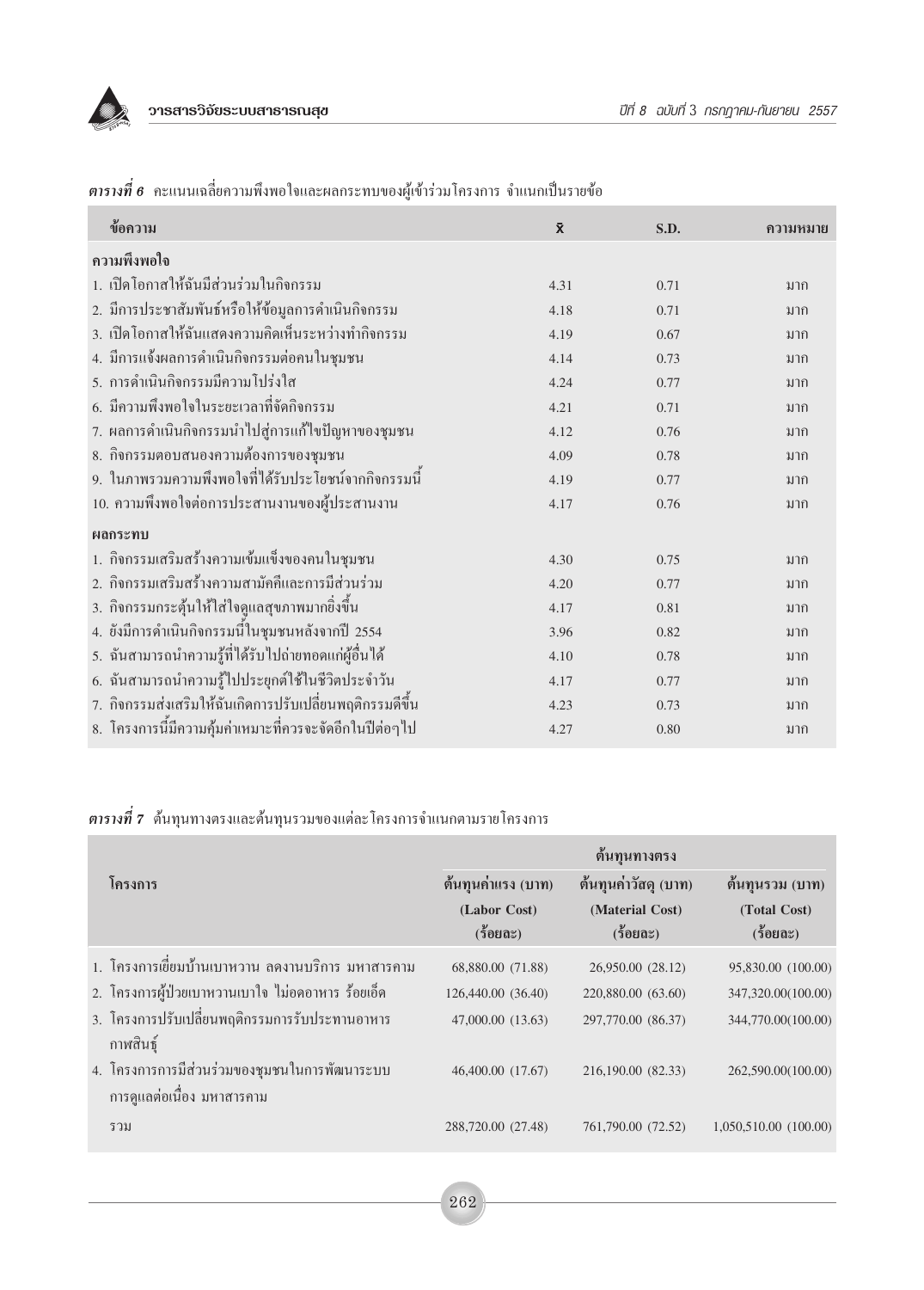| โครงการ                                  | จำนวนผู้ป่วย<br>ที่เข้าร่วม<br>โครงการ | จำนวนที<br>ึคาดการณ์<br>ว่าจะนอน<br>โรงพยาบาล | ค่าใช้จ่ายต่อครั้ง<br>ในการเข้ารับการ<br>รักษาด้วยภาวะ<br>แทรกซ้อน $^{(7-13)}$ | ข้อมูลการนอน<br>โรงพยาบาล<br>จากฐานข้อมูล<br>เวชระเบียน |
|------------------------------------------|----------------------------------------|-----------------------------------------------|--------------------------------------------------------------------------------|---------------------------------------------------------|
| 1. โครงการเขี่ยมบ้านเบาหวาน ลดงานบริการ  | 155                                    | $6 - 8$                                       | 6,885.00-28,207.00                                                             | $\mathbf{0}$                                            |
| 2. โครงการผู้ป่วยเบาหวานเบาใจ ไม่อดอาหาร | 300                                    | $11 - 15$                                     | 6,885.00-28,207.00                                                             | 72                                                      |
| 3. โครงการปรับเปลี่ยนพฤติกรรมการ         | 119 (ผู้ป่วย)                          | $4-6$                                         | 6,885.00-28,207.00                                                             | 6                                                       |
| รับประทานอาหาร                           | 30 (กลุ่มเสี่ยง)                       | $1 - 3$                                       | 370.08-4,440.00                                                                | $\mathbf{0}$                                            |
| 4. โครงการการมีส่วนร่วมของชุมชนในการ     | 1,405 (เบาหวาน)                        | 52-70                                         | 6,885.00-28,207.00                                                             | 54                                                      |
| พัฒนาระบบการดูแลต่อเนื่อง                | 54 (หลอดเลือดสมอง)                     | $7-12$                                        | 9,015.90-12,859.10                                                             | 11                                                      |
|                                          | 47 (เอคส์)                             |                                               | 22,682.00-87,168.00                                                            | 3                                                       |
|                                          | 145 (หิด)                              | $21 - 27$                                     | 3,580.00-5,809.00                                                              |                                                         |

ี **ตารางที่ 8** ข้อมูลอัตราการนอนโรงพยาบาลและค่าใช้จ่ายที่ใช้ในการนอนโรงพยาบาลต่อครั้งในประเทศไทย ด้วยภาวะแทรกซ้อนของแต่ละ กลุ่มโรค

#### **ตารางที่ 9** ข้อมูลการวิเคราะห์ต้นทุนผลได้

| โครงการ          | จำนวนผู้ป่วยที่ | จำนวนผู้ป่วยที่                        | ต้นทุน     | ผลได้ (Benefit) ต้นทุนที                           | ผลได้สุทธิ                                                   |
|------------------|-----------------|----------------------------------------|------------|----------------------------------------------------|--------------------------------------------------------------|
|                  | ้นอนโรงพยาบาล   | ป้องกันไม่ให้นอนโรงพยาบาล              | (Cost.C)   | ประหยัดได้จากการนอน                                | $(B-C)$                                                      |
|                  | (518)           | $(512)$ $(1.6)$                        | (11)       | โรงพยาบาล $(\text{1})$ ( $\ddagger$ , $\ddagger$ ) | $(11)$ ( $\sqrt[4]{\epsilon}$ )                              |
| 1.               | $\overline{0}$  | $4^\P, 14^\in$                         | 95,830.00  | 112,828.00 <sup>‡</sup> , 96,390.00 <sup>†</sup>   | $16,998.00$ <sup>[1</sup> , 560.00 <sup>€</sup>              |
| 2.               | 72              | $13^{\frac{1}{3}}.51^{\in}$            | 347,320.00 | 366,691.00 <sup>‡</sup> , 351,135.00 <sup>†</sup>  | 19371.00 <sup>¶</sup> , 3,815.00 <sup>€</sup>                |
| $\overline{3}$ . | 6               | กลุ่มผู้ป่วย 9¶,36€                    | 241,399.00 | $25,863.00^{\ddagger}, 247,860.00^{\dagger}$       | $12,524.00$ <sup>[1</sup> , 6,521.00 <sup>€</sup>            |
|                  | $\theta$        | กลุ่มเสี่ยง 24¶,280€                   | 103,431.00 | $106,560.00^{\ddagger}, 103,622.00^{\dagger}$      | 3,129.00 <sup>¶</sup> , 191.40 <sup>€</sup>                  |
| $\overline{4}$ . | 54              | เบาหวาน 2 <sup>1</sup> ,9 <sup>€</sup> | 55,143.00  | $56,414.00^{\ddagger}, 61,965.00^{\dagger}$        | $1,270.00$ <sup>[1</sup> , 6,821.00 <sup>€</sup>             |
|                  | 11              | หลอดเลือดสมอง $6.7^{\epsilon}$         | 60,395.00  | $77,154.00^{\ddagger}, 90,013.10^{\dagger}$        | $16,758.00$ <sup>[1</sup> , 2,175.60 <sup>€</sup>            |
|                  | 3               | เอคส์ 2¶5 $\epsilon$                   | 94,532.00  | 174,336,00 <sup>‡</sup> , 113,410.00 <sup>†</sup>  | 79,804.00 <sup>€</sup> , 18,878.00 <sup>€</sup>              |
|                  |                 | หิด $10^{\degree}$ ,15 $\epsilon$      | 52,518.00  | 58,090.00 <sup>‡</sup> , 537,00.00 <sup>†</sup>    | 5,572.00 <sup><math>{q}</math></sup> , 1,182.00 <sup>€</sup> |

หมายเหตุ † หมายถึง จำนวนผู้ป่วยที่ป้องกันไม่ให้นอนรพ. (เมื่อพิจารณาจากค่ารักษาพยาบาลสูงสุดที่ให้ผลได้สุทธิเป็นบวก)

€ หมายถึง จำนวนผู้ป่วยที่ป้องกันไม่ให้นอนรพ. (เมื่อพิจารณาจากค่ารักษาพยาบาลต่ำสุดที่ให้ผลได้สุทธิเป็นบวก)

‡ หมายถึง จำนวนผู้ป่วยที่ป้องกันไม่ให้นอนรพ. X ค่ารักษาพยาบาลสูงสุดต่อครั้งที่นอนรพ.

† หมายถึง จำนวนผู้ป่วยที่ป้องกันไม่ให้นอนรพ. X ค่ารักษาพยาบาลต่ำสุดต่อครั้งที่นอนรพ.

โรงพยาบาลหลังเสร็จสิ้นโครงการ 1 ปี มีผู้เข้ารับการรักษาตัว จากภาวะแทรกซ้อนเพียง 6 ราย และโครงการที่ 3 กับกลุ่ม เสี่ยงที่จะเป็นเบาหวาน มีผลลัพธ์เชิงเศรษฐศาสตร์ที่ดี เนื่องจากโครงการนี้จะมีผลได้สุทธิเป็นบวกเมื่อสามารถ ป้องกันไม่ให้กลุ่มเสี่ยงกลายเป็นเบาหวาน 24-280 ราย จาก ฐานข้อมูลโรงพยาบาลหลังเสร็จสิ้นโครงการ 1 ปี ไม่มีกลุ่ม เสี่ยงที่ได้รับการวินิจฉัยว่าเป็นเบาหวาน โครงการที่ 4 มี ผลลัพธ์เชิงเศรษฐศาสตร์ที่ดีในโรคหืด เนื่องจากโครงการนี้จะ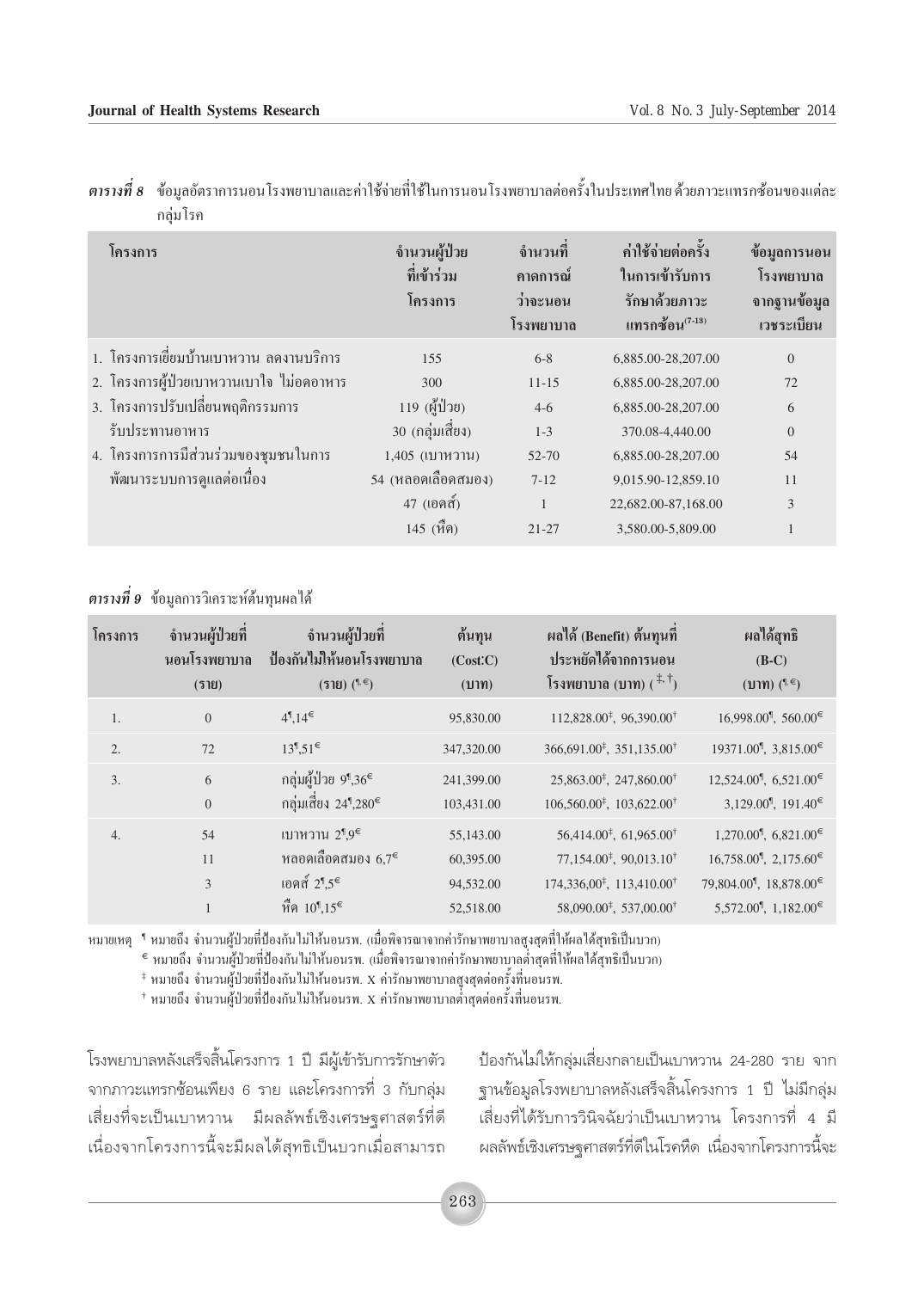มีผลได้สุทธิเป็นบวกเมื่อสามารถป้องกันไม่ให้ผู้ป่วยโรคหืด เข้ารับการรักษาพยาบาลด้วยภาวะแทรกซ้อนจำนวน 10-15 ราย จากฐานข้อมูลโรงพยาบาลหลังเสร็จสิ้นโครงการ 1 ปี มีผู้เข้า รับการรักษาตัวจากภาวะแทรกซ้อนเพียง 1 ราย

## วิจารณ์

การประเมินผลสัมถทธิ์ของโครงการครั้งนี้ เป็นการ ออกแบบหลังดำเนินโครงการแล้วเสร็จแล้วประมาณ 1 ปี การ เก็บข้อมูลเป็นการเก็บแบบย้อนหลัง ทำให้ผู้วิจัยไม่สามารถ เก็บข้อมูลได้ครบตามที่ระบุไว้ในการคัดเลือกกลุ่มตัวอย่าง เนื่องจากมีการเปลี่ยนแปลงผู้รับผิดชอบงานและผู้บริหาร ใน ด้านการตอบแบบสอบถามของหัวหน้าโครงการ ผู้วิจัยแนะนำ ให้ตอบโดยใช้รายงานสรุปโครงการฉบับสมบูรณ์เป็นข้อมูล ประกอบในการตอบ ในส่วนของแบบสอบถามผู้เข้าร่วมโครงการ ผู้วิจัยได้ทำการชี้แจงผู้แจกแบบสอบถามให้ระบุจุดอ้างอิง เตือนความจำ อ้างอิงช่วงระยะเวลาการทำกิจกรรมและราย ิละเอียดการทำกิจกรรมก่อนแจกแบบสอบถาม ข้อมูลที่ได้จึง เป็นข้อมูลที่เป็นตัวแทนที่ดีและมีความน่าเชื่อถือ เพื่อลด ิ ความคลาดเคลื่อนของข้อมูลที่มาจากความทรงจำ (Recall bias)<sup>(15)</sup> อย่างไรก็ตาม ผลจากการศึกษานี้ สามารถแสดงผล สัมถทธิ์ของโครงการในเบื้องต้นได้ และสามารถใช้เป็น แนวทางในการวางแผนการทำงานและการจัดสรรงบประมาณ ของสปสช. เขต 7 ขอนแก่น ในด้านการสร้างเสริมสุขภาพได้ นอกจากนี้การประเมินโครงการควรกระทำระหว่างดำเนิน โครงการ หลังเสร็จสิ้นโครงการ และประเมินผลระยะยาวหลัง โครงการสิ้นสดไประยะหนึ่งแล้ว

ผลการศึกษาด้านบริบท พบว่าเป็นไปในทิศทางเดียวกัน กับการศึกษาในปีพ.ศ.2551 ที่พบว่าโครงการสร้างเสริมสขภาพ ยังมีจุดอ่อนในเรื่องคุณภาพของแผน กลยุทธ์ในการแก้ไข และการวิเคราะห์ ปัญหายังเป็นการใช้กิจกรรมเดิม ิสถานการณ์ที่ไม่ครอบคลุมปัญหาจริงในพื้นที<sup>่(16)</sup> ในบาง ประเทศ เช่น ออสเตรเลีย<sup>(17)</sup> ได้มีการกำหนดกรอบแนวคิดเพื่อ เป็นแนวทางการเขียนโครงการ โดยจัดทำเป็นรายข้อเพื่อตรวจ สอบโครงการ และให้คุณค่าที่เป็นลักษณะเฉพาะของชุมชน และเหมาะกับแนวคิดและศักยภาพของประชาชน ซึ่งผู้วิจัย เห็นว่ามีความมีจำเป็นอย่างยิ่งเพื่อให้การดำเนินโครงการ เหมาะสมกับประชาชนในพื้นที่อีสาน และเกิดองค์ความรู้ใหม่ ในพื้นที่ ซึ่งจำเป็นต้องมีการดำเนินงานอย่างเป็นรูปธรรม

ด้านปัจจัยนำเข้า พบว่าส่วนใหญ่ได้รับงบประมาณ สนับสนุนจากสำนักงานหลักประกันสุขภาพแห่งชาติ การ สนับสนนจากองค์กรปกครองส่วนท้องถิ่นยังคงมีน้อยเหมือน กับการศึกษาที่ผ่านมา<sup>(6)</sup> ด้านกระบวนการ พบว่า เป็นโครงการ ู้ที่ดีและมีประโยชน์ต่อสขภาพของประชาชนทั่วไป อย่างไรก็ตาม การตรวจสอบและประเมินคุณภาพของโครงการระหว่าง โครงการยังมีน้อย<sup>(6)</sup>

้ด้านผลผลิตของโครงการ พบว่า ผลงานที่เกิดขึ้นมีความ ้สำเร็จบรรลุตามเป้าหมายที่ตั้งไว้ อย่างไรก็ตาม การสนับสนุน งบประมาณจากองค์กรปกครองส่วนท้องถิ่นในการทำงานต่อ เนื่องภายหลังเสร็จสิ้นโครงการยังมีค่าคะแนนต่ำกว่าข้อ อื่นๆ<sup>(6)</sup> การประเมินผลได้ทางเศรษฐศาสตร์จาก 4 โครงการนี้ ในมุมมองของผู้ให้บริการ ผู้วิจัยคิดเฉพาะต้นทุนทางตรงใน การดำเนินโครงการ ที่ประกอบด้วยต้นทุนค่าแรงและค่าวัสดุ ในการทำกิจกรรมเท่านั้น ทั้ง 4 โครงการมีรายละเอียดการทำ กิจกรรมแตกต่างกัน การคิดต้นทุนกิจกรรม<sup>(18)</sup> ในการศึกษา ้นี้ จึงอธิบายได้ชัดเจนมากกว่าการคิดต้นทุนแบบดั้งเดิม ช่วย ให้เข้าใจโครงสร้างของต้นทุน และนำมาพิจารณาลดค่าใช้จ่าย ในกิจกรรมที่สิ้นเปลือง กิจกรรมที่ไม่เพิ่มคุณค่าหรือไม่ให้ ผลลัพธ์ที่ดีต่อผู้รับบริการได้ อย่างไรก็ตาม การศึกษาครั้งนี้มี เพียง 4 โครงการ จากทั้งหมด 27 โครงการที่มีข้อมูลนำมา วิเคราะห์เชิงเศรษฐศาสตร์ได้ ทำให้ผลได้ทางเศรษฐศาสตร์ใน ครั้งนี้ไม่สามารถเป็นตัวแทนของโครงการทั้งหมดในปี 2554 ได้

ในการสนับสนุนโครงการของสำนักงานหลักประกัน สุขภาพเขต 7 ขอนแก่น ในปี 2554 ยังแสดงให้เห็นถึงการ สร้างนโยบายสาธารณะ และส่วนใหญ่ของการลงทุนด้านการ สร้างสิ่งแวดล้อมจะเน้นไปที่การควบคุมโรคระบาด (2 โครงการ 15,189,250 บาท) การพัฒนาศักยภาพของประชาชนเป็น โครงการเกี่ยวกับการสร้างกลุ่มผู้ป่วยสุขภาพจิต ผู้ป่วยเบา หวานและผู้สูงอายุ (12 โครงการ 6,786,450 บาท) การพัฒนา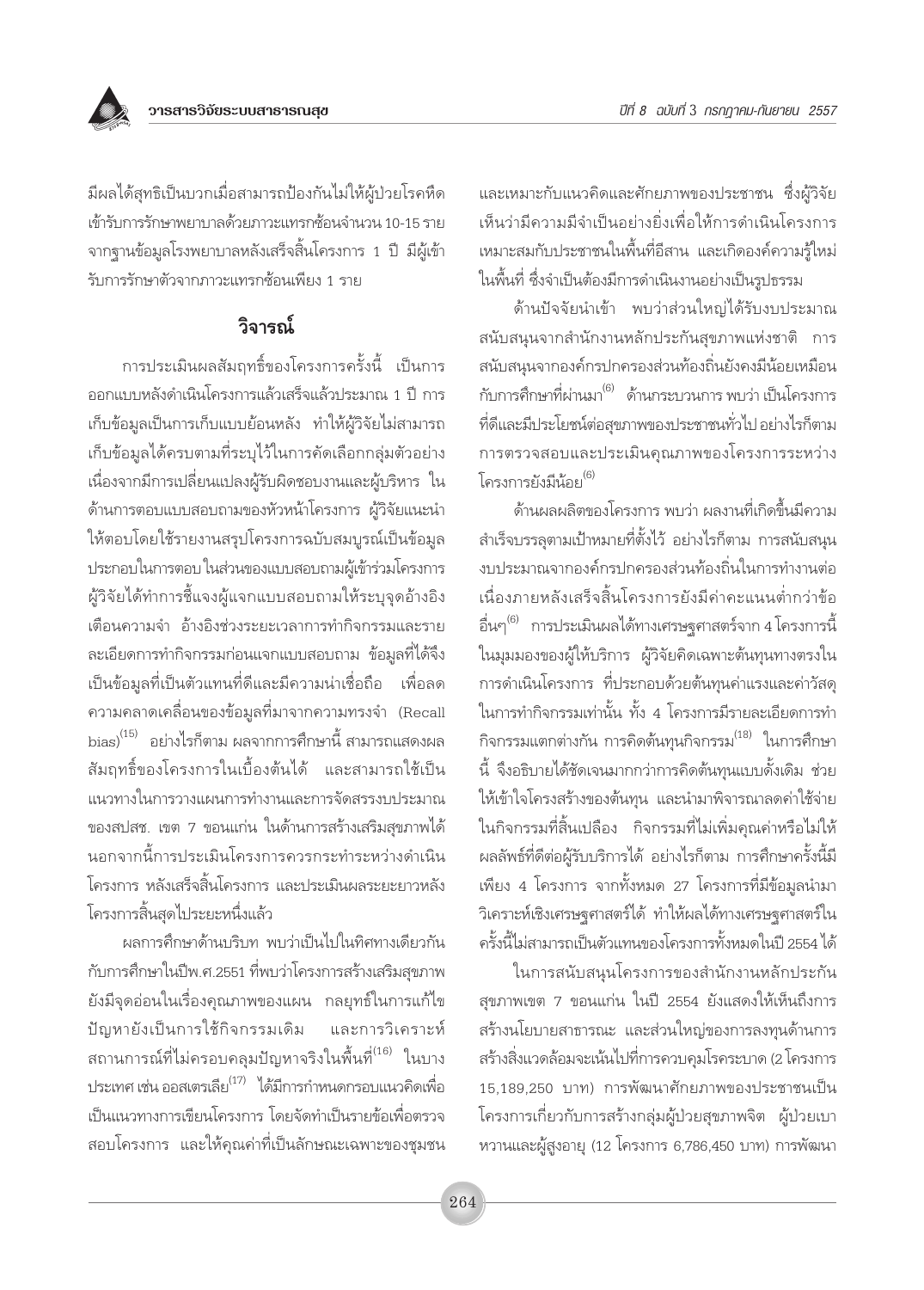์ศักยภาพของบคลากรเน้นการอบรมเจ้าหน้าที่เป็นส่วนใหญ่ (10 โครงการ 6,330,910 บาท) ยังไม่รวมถึงบุคลากรที่ใกล้ชิด ประชาชน เช่น อสม. หรือ ฌาติ และเป็นที่น่าสังเกตว่า โครงการที่ได้รับการสนับสนุนส่วนใหญ่เป็นการปรับเปลี่ยน ระบบบริการสาธารณสุขให้บูรณาการกับการส่งเสริมสุขภาพ (13 โครงการ 20.697.690 บาท)

### ข้อยุติ

การวิจัยนี้เป็นการประเมินผลสัมฤทธิ์ของโครงการโดย ใช้การประเมินรูปแบบ CIPP ผลการประเมินจากมุมมองผู้ บริหาร ผู้ให้บริการและผู้เข้าร่วมโครงการ มีความสอดคล้อง ้กันและค่าคะแนนความคิดเห็นส่วนใหญ่อยู่ในระดับมาก และ ประชาชนพึงพอใจในการมีโอกาสเข้าร่วมโครงการ อย่างไรก็ตาม โครงการส่วนใหญ่ยังต้องได้รับการพัฒนาให้มีกรอบแนวคิดที่ ชัดเจนขึ้นและสามารถกำหนดผลลัพธ์ที่ผู้รับบริการได้รับ โดยเฉพาะผลลัพธ์ในเชิงเศรษจุศาสตร์ ควร โดยตรง สนับสนุนให้มีการเก็บข้อมูลด้านนี้ให้มากขึ้นต่อไป

#### กิตติกรรมประกาศ

ขอขอบคุณคุณาจารย์ คุณะเภสัชศาสตร์ มหาวิทยาลัย ุมหาสารคาม และบุคลากรในสำนักงานหลักประกันสุขภาพ แห่งชาติ เขต 7 (ขอนแก่น) ที่ได้ให้ความอนุเคราะห์ข้อมูล ขอขอบคุณ Prof. J. Edward Moreton ผู้เชี่ยวชาญต่างชาติ ประจำคณะเภสัชศาสตร์ มหาวิทยาลัยมหาสารคาม สำหรับ การตรวจทานบทคัดย่อฉบับภาษาอังกฤษ ขอขอบคุณ มหาวิทยาลัยมหาสารคาม และสำนักงานหลักประกันสุขภาพ แห่งชาติ เขต 7 (ขอนแก่น) ผู้สนับสนุนทุนศึกษาวิจัย

#### เอกสารอ้างอิง

- 1. สำนักนโยบายและยุทธศาสตร์ สำนักงานปลัดกระทรวงสาธารณสุข. สถิติสาธารณสุข [Online]. 2554 [สืบค้นเมื่อ 10 กุมภาพันธ์ 2556]; Available from: URL: http://bps..ops.moph.go.th/
- 2. สำนักพัฒนานโยบายสำนักพัฒนานโยบายสุขภาพระหว่างประเทศ กระทรวงสาธารณสุข. บัญชีรายจ่ายสุขภาพแห่งชาติของประเทศไทย พ.ศ. 2552-2553 [Online]. 2554 [สืบค้นเมื่อ 10 กุมภาพันธ์ 2556];

Available from: URL: http://ihppthaigov.net/

- 3. The world bank. Health expenditure total (% of GDP) [Online]. 2013 [cited 2013 Feb 11]; Available from: URL: http:// data.worldbank.org/indicator/
- 4. สำนักนโยบายและยุทธศาสตร์ กระทรวงสาธารณสุข. กรอบยุทธศาสตร์ งานสร้างเสริมสขภาพและป้องกันโรคระดับชาติ ปี 2554-2558. พิมพ์ครั้งที่ 1. กรุงเทพมหานคร: บริษัทสามเจริญพาณิชย์ (กรุงเทพ) จำกัด: 2554.
- 5. เยาวเรศ ทับพันธุ์. การประเมินโครงการด้านสาธารณสุข. พิมพ์ครั้งที่ 3. กรุงเทพมหานคร: สำนักพิมพ์มหาวิทยาลัยธรรมศาสตร์; 2551.
- 6. สำนักงานหลักประกันสุขภาพแห่งชาติ สาขาเขตพื้นที่ (จังหวัด ขอนแก่น). รายงานสรุปการติดตาม ประเมินผลโครงการสร้าง เสริมสขภาพและป้องกันโรค (P.P.) เชิงรกในชมชนของพื้นที่ 7 จังหวัดที่ได้รับการสนับสนุนทุนดำเนินโครงการจากสำนักงานหลัก ประกันสขภาพแห่งชาติ สาขาเขตพื้นที่ (จังหวัดขอนแก่น) พ.ศ. 2550-2551. ขอนแก่น: สำนักงานหลักประกันสขภาพแห่งชาติ สาขาเขตพื้นที่ (จังหวัดขอนแก่น): 2551.
- 7. ทองพูล แต้มสมบัติ, อรทัย เขียวเจริญ. ผลการป้องกันและดูแลผู้ ป่วยเบาหวานชนิดใม่พึ่ง อินซูลิน ที่ศูนย์สุขภาพชุมชนภายใต้ระบบ หลักประกันสุขภาพถ้วนหน้า. Buddhachinaraj Medical Journal 2007;  $24$  (1): 22-32.
- 8. Riewpaiboon A, Chatterjee S, Piyauthakit P. Cost analysis for efficient management: diabetes treatment at a public district hospital in Thailand. Int J Pharm Pract 2011;19(5):342-9.
- 9. ละเอียด ทำเพียร, สวิณี วิวัฒน์วานิช. การศึกษาต้นทนการพยาบาล ตามแนวทางการพยาบาลผู้ป่วยโรคหลอดเลือดสมองโรงพยาบาลน่าน. Journal of Nursing Science Chulalongkorn University 2011; 23  $(3):12-27.$
- 10. สาธิต กาสุริย์, สมศักดิ์ เทียมเก่า,สุทธิพันธ์ จิตพิมลมาศ. ความชุก และสาเหตของโรคหลอด เลือดสมองซ้ำ ในผ้ป่วยโรคหลอดเลือด สมองตีบในโรงพยาบาลศรีนครินทร์, วารสารอายรศาสตร์อิสาน 2547;  $3: 23-31.$
- 11. วิทยา กุลสมบูรณ์ สถิตพงศ์ ธนวิริยะกุล และ วสันต์ ภิญโญวิวัฒน์. การวิเคราะห์ต้นทนผลได้ในการนำการรักษาโรคเอคส์ ด้วยยาต้น ใวรัสเข้าสู่ชุดสิทธิประโยชน์ ในระบบประกันสุขภาพถ้วนหน้า. กรุงเทพมหานคร: จุฬาลงกรณ์มหาวิทยาลัย; 2546.
- 12. บัลลังก์ อปพงษ์. ต้นทนโรคหืดของโรงพยาบาลพรานกระต่าย. วารสารวิจัยระบบสาธารณสุข 2550;1(3-4):481-8.
- 13. Chuesakoolvanich K. Cost of hospitalizing asthma patients in regional hospital in Thailand. Respirology 2007;12(3):433-8.
- 14. บุญชม ศรีสะอาด. การวิจัยเบื้องต้น. พิมพ์ครั้งที่ 7. กรุงเทพมหานคร: สุริยาสาสน์; 2545.
- 15. เพ็ญแข ลาภยิ่ง. อคติ (Bias) [ออนไลน์]. 2554 [สืบค้นเมื่อ 20 กุมภาพันธ์ 2557]; Available from : URL: http://www.gotoknow.org/ posts/comcbd.
- 16. สำนักงานวิจัยเพื่อพัฒนาหลักประกันสุขภาพไทย [ออนไลน์]. 2551